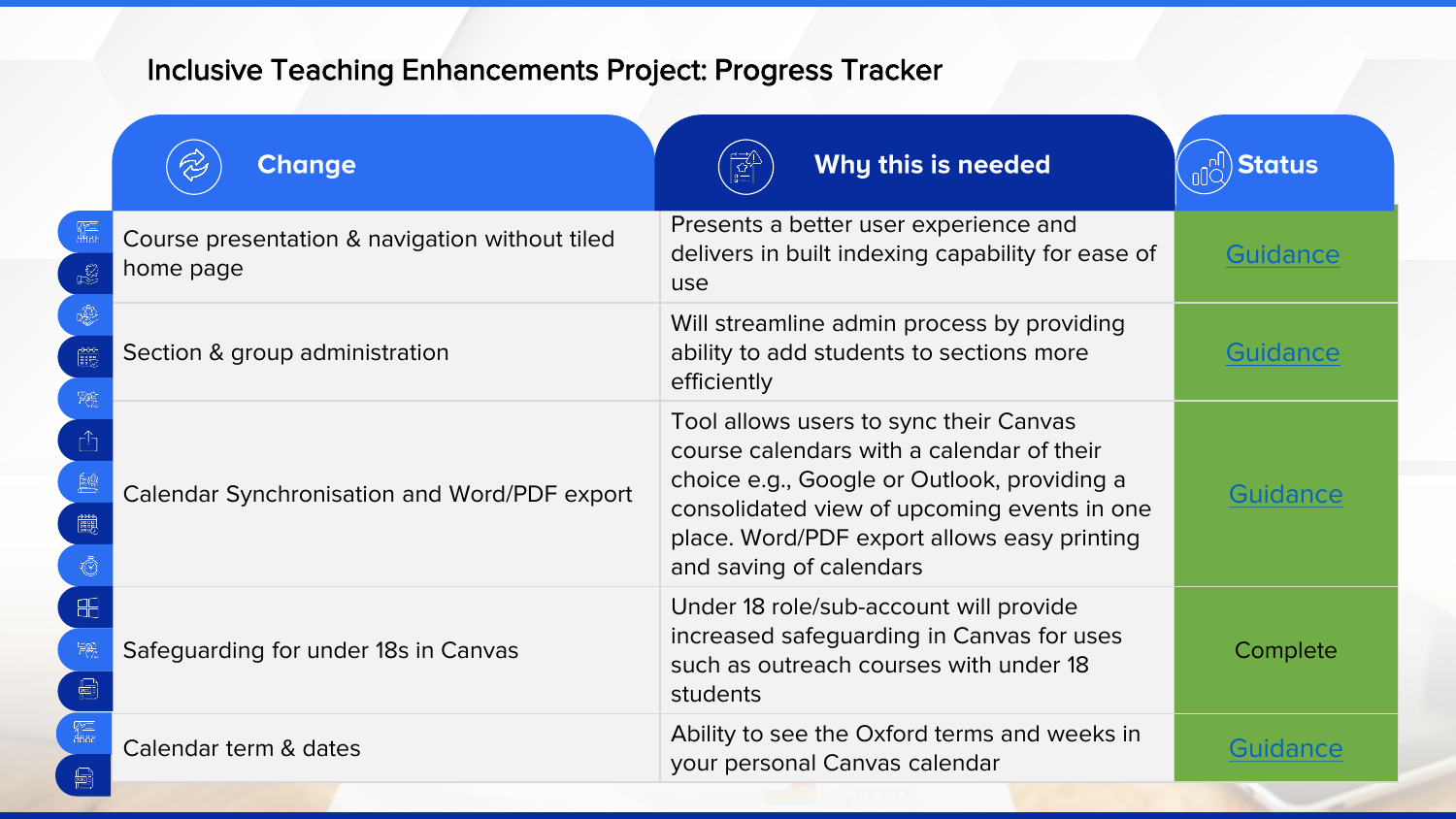| <b>Change</b>                                 | 翻<br>Why this is needed                                                                                                                                       | <b>Status</b>   |
|-----------------------------------------------|---------------------------------------------------------------------------------------------------------------------------------------------------------------|-----------------|
| Ability to select course template at creation | Technical improvement to select a template<br>when creating a new course (via the create<br>course function): streamline process                              | Guidance        |
| <b>MS Teams/Canvas integration</b>            | Streamline experience of Teams in Canvas<br>courses                                                                                                           | Guidance        |
| Accessible content tool (Blackboard Ally)     | Will allow students to download course<br>material in alternative formats. Staff can check<br>Canvas courses and get tips on how to<br>improve accessibility. | <b>Guidance</b> |
| <b>Accessible documents in Canvas</b>         | Will support documents in Canvas in an<br>increasingly accessible format for compliance<br>and inclusivity.                                                   | Complete        |
| Annual review/removal of accounts             | Review to check that users who have account<br>roles for any given account/subaccount<br>(department/college) should maintain them                            | Complete        |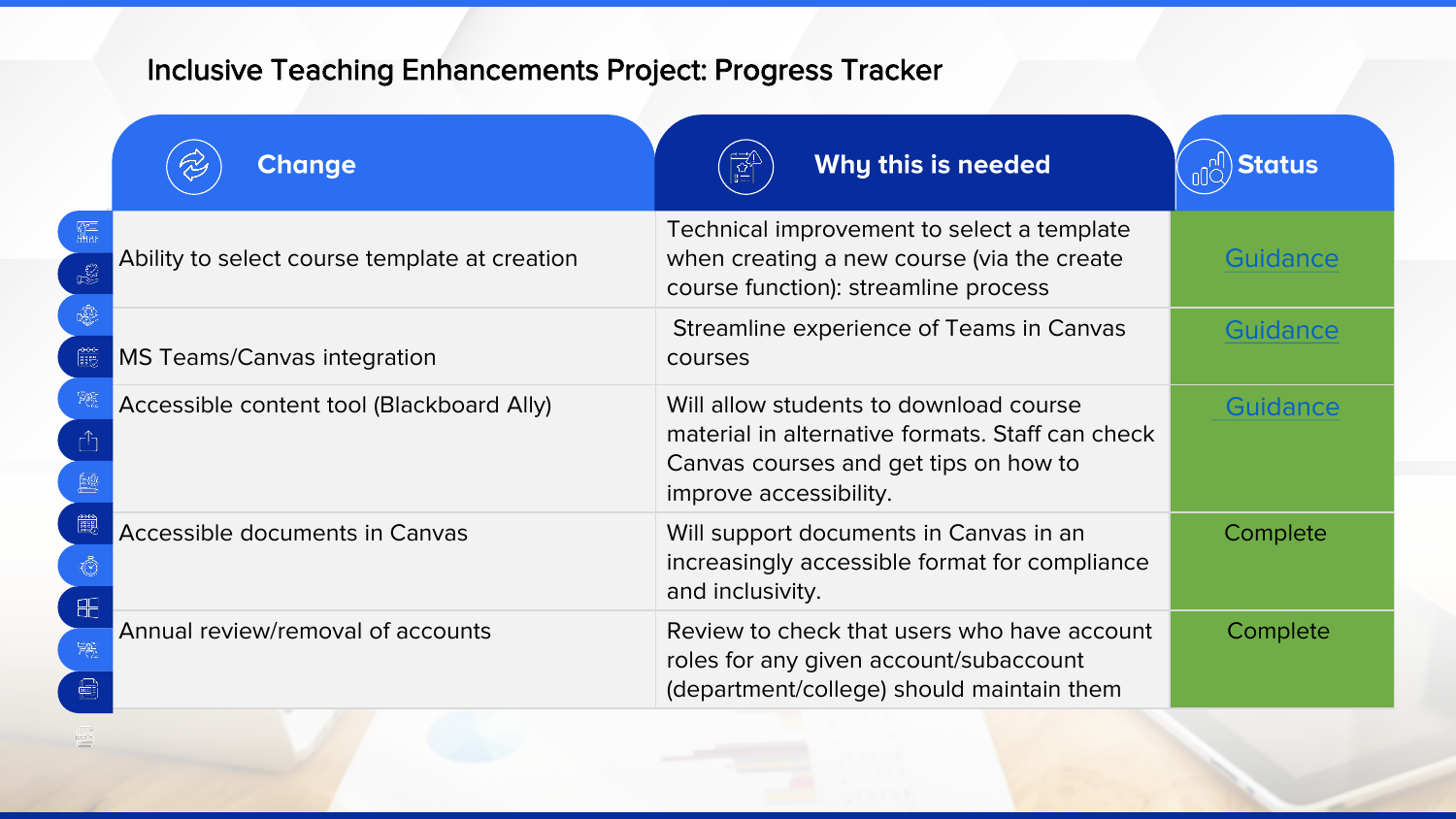| <b>Change</b>                                                 | Why this is needed<br>$\frac{1}{2}$                                                                                                                                                        | <b>Status</b>   |
|---------------------------------------------------------------|--------------------------------------------------------------------------------------------------------------------------------------------------------------------------------------------|-----------------|
| <b>Group Enrolment Tool assessment</b>                        | Complete an assessment of the GET tool to<br>determine whether to continue to use /<br>support it or to find a different solution for<br>group enrolment in Oxford's instance of<br>Canvas | <b>Guidance</b> |
| Organised and inclusive Panopto recordings in<br>Canvas       | Requirement for Panopto to be better<br>organised in Canvas courses for student/staff<br>purposes, improved labelling and captioning                                                       | Guidance        |
| Canvas inclusive teaching awareness plan                      | To enable Canvas courses to be inclusive by<br>design                                                                                                                                      | Complete        |
| <b>Accessibility enhancements to Canvas</b><br>customisations | Required to meet the current WCAG 2.1<br>accessibility standards                                                                                                                           | In progress     |
| Course template enhancements                                  | Course templates to be refined, improved and<br>expanded to make them more inclusive and<br>to drive consistency and good practice within<br><b>Oxford Canvas courses</b>                  | In progress     |